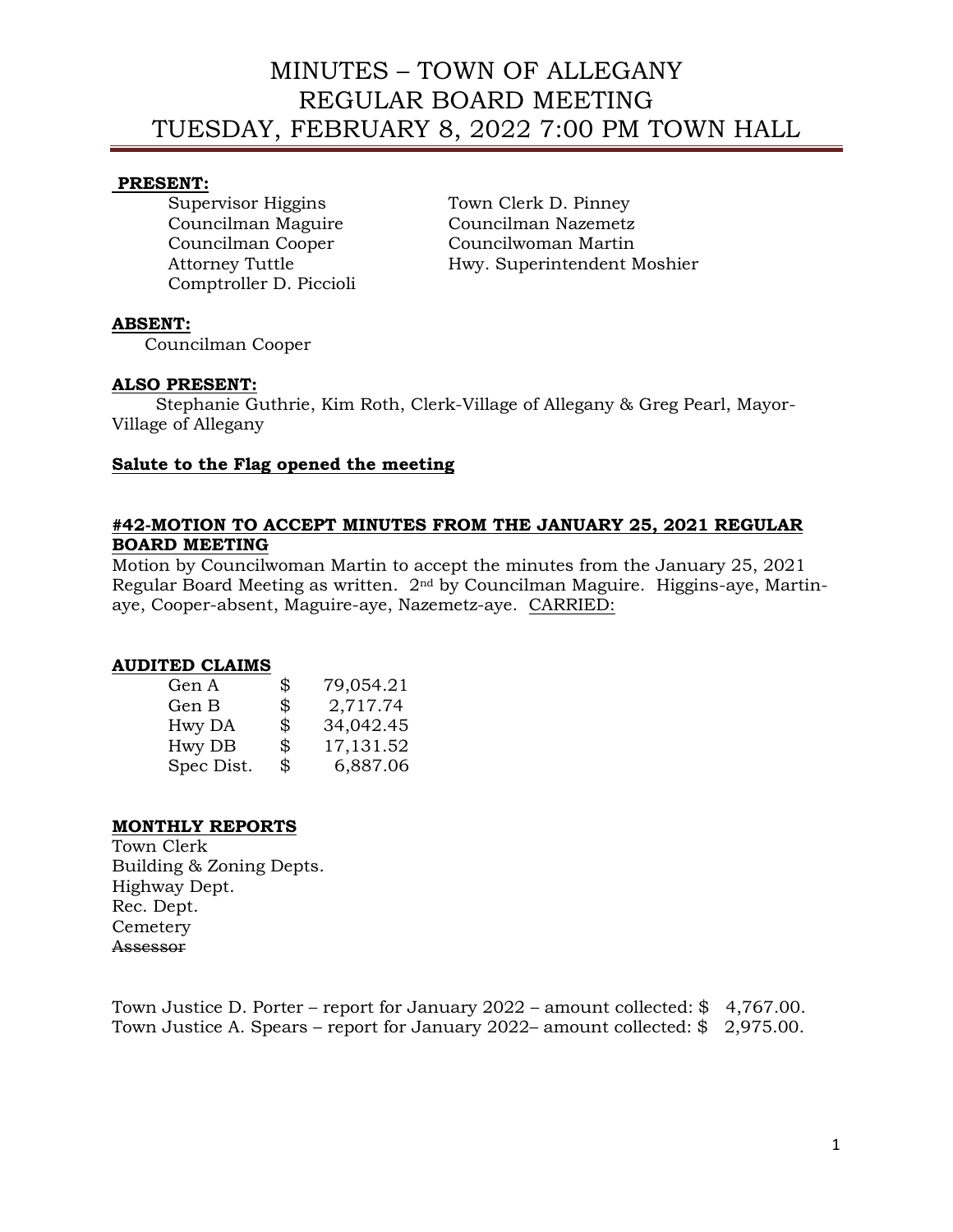### **CORRESPONDENCE**

- 1. Corey Duggan proposed speed limit on Buffalo Rd. referred to Cattaraugus County
- 2. Pilot letter Duggan & Duggan solar project discussion

## **NEW BUSINESS**

- 1. Sarah Phearsdorf, Southern Tier West Website presentation
	- Sarah stated that she can move all of the information from the Towns current website to the new format offering more posting & user-friendly options with cost savings for the Town. The new site will also offer capability to make payments online.

### **#43-MOTION TO CONTRACT FOR WEBSITE & EMAIL SERVICES**

Motion by Supervisor Higgins to contract with Southern Tier West to provide Website & Email services for the Town of Allegany. 2nd by Councilman Maguire. Higgins-aye, Martin- aye, Cooper- absent, Maguire-aye, Nazemetz-aye. CARRIED:

2. Agreement from Cattaraugus County to spend Highway Funds

### **#44-MOTION TO APPROVE THE EXPENDITURE OF HIGHWAY MONIES**

Motion by Supervisor Higgins to approve the expenditure of Highway Monies for 2022 by Cattaraugus County. 2nd by Councilman Nazemetz. Higgins-aye, Martin- aye, Cooper- absent, Maguire-aye, Nazemetz-aye. CARRIED:

3. Accept resignation of Jenna Margeson

### **#45-MOTION TO ACCEPT THE RESIGNATION OF JENNA MARGESON**

Motion by Supervisor Higgins to accept resignation of Recreation employee Jenna Margeson effective  $12/31/2021$ .  $2<sup>nd</sup>$  by Councilman Maguire. Higgins-aye, Martinaye, Cooper- absent, Maguire-aye, Nazemetz-aye. CARRIED:

4. Accept resignation of Mariyah Jackson

### **#46-MOTION TO ACCEPT THE RESIGNATION OF MARIYAH JACKSON**

Motion by Councilman Nazemetz to accept resignation of Recreation employee Mariyah Jackson effective 1/7/2022. 2nd by Councilwoman Martin. Higgins-aye, Martin- aye, Cooper- absent, Maguire-aye, Nazemetz-aye. CARRIED: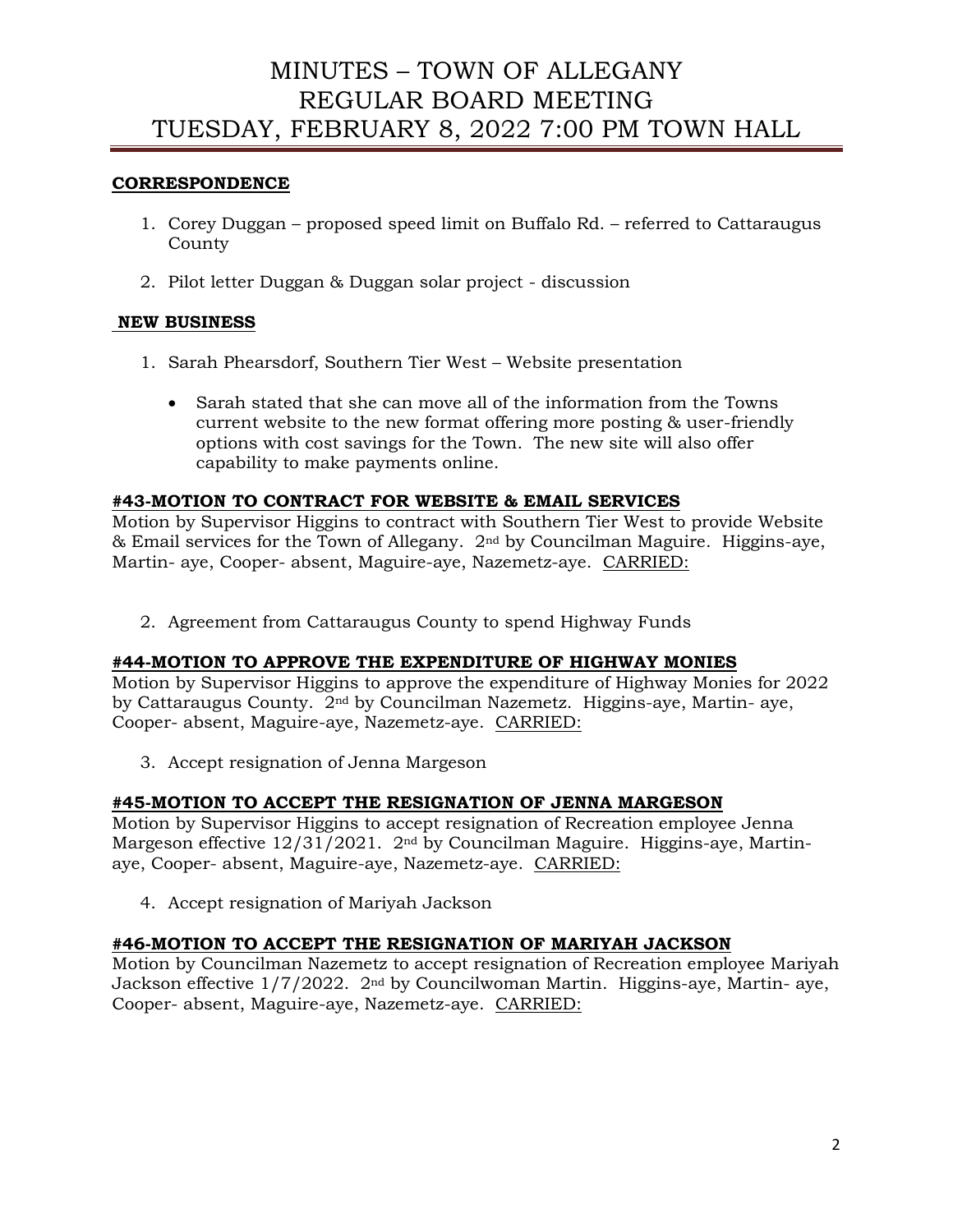5. Accept resignation of James Marcellin – Recreation

### **#47-MOTION TO ACCEPT THE RESIGNATION OF JAMES MARCELLIN**

Motion by Supervisor Higgins to accept resignation of Recreation employee James Marcellin effective 2/2/2022. 2nd by Councilman Maguire. Higgins-aye, Martin- aye, Cooper- absent, Maguire-aye, Nazemetz-aye. CARRIED:

6. Accept resignation of Jerry Dzuroff – Code Enforcement Officer

## **#48-MOTION TO ACCEPT THE RESIGNATION OF JERRY DZUROFF (CEO)**

Motion by Supervisor Higgins to accept resignation of Jerry Dzuroff, CEO effective  $5/1/2022$  with regret.  $2<sup>nd</sup>$  by Councilwoman Martin. Higgins-aye, Martin- aye, Cooper- absent, Maguire-aye, Nazemetz-aye. CARRIED:

7. Accept the audit from Buffamante, Whipple & Buttafaro dated 1/6/2022

## **#49-MOTION TO ACCEPT THE 2020 AUDIT RESULTS FROM BWB**

Motion by Supervisor Higgins to accept the 2020 Audit results as provided by David DiTanna of BWB. 2nd by Councilman Maguire. Higgins-aye, Martin- aye, Cooperabsent, Maguire-aye, Nazemetz-aye. CARRIED:

### **OLD BUSINESS**

1. Allegany Crossing/Sewer Extension - discussion

### **OTHER BUSINESS**

- 1. Hire Town Hall Handyman Comptroller will put an ad in the paper
- 2. Scooters in Allegany tabled no longer requested

### **COMMITTEE REPORT**

- 1. Discuss Board committee appointments
	- a. Union Negotiation Mike & Kathy
	- None at this time
		- b. Personnel Alex & Craig
	- Continued discussion of CDL licenses & marijuana c. Highway – Mike & Andy
	- Supervisor Higgins thanked John Moshier & Andy Niver for the plow truck tour
		- d. Recreation Alex & Andy
	- 4th & Maple Lease Agreement discussion continued